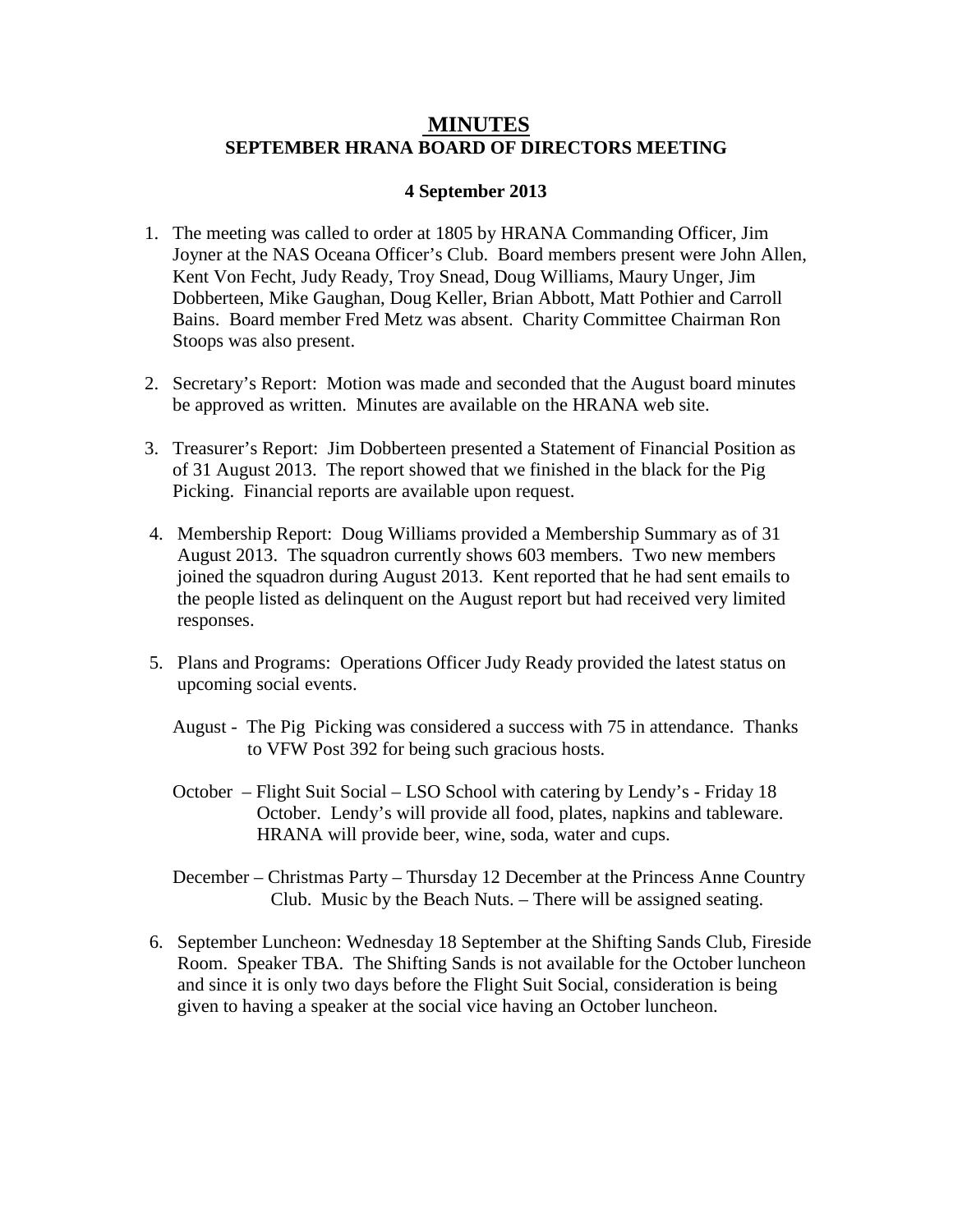- 7. PAO Report: Troy reported that articles on the A-6 Model Dedication, August luncheon with CVW-7 and the Oceana summer tours should be appearing in future WINGS OF GOLD issues.
- . 8. Monument Report: Statue cleaning has been completed and Naval Airpower Legacy presentations have ended for the year. The squadron received many favorable comments on the Airpower presentation.
- 9. Old Business:

NAS Oceana Bus Tours: Kent reported tours have ended for the season and that it was a very successful year. The tours ran for 58 days with 2,343 Virginia Beach visitors taking the tours. The visitors came from 28 states and 10 foreign countries. Many thanks to the 14 dedicated HRANA members who served as tour guides. A post-season wrap-up meeting was held prior to the board meeting with the NAS Oceana CO, XO and PAO in attendance. The CO and XO were very gracious in making themselves available to meet the bus tours and interface with the tourists. We received many favorable comments from people making the tours who were highly impressed with getting to meet the people heading up the Air Station. :

Summer Tour Sales Report: Beginning 29 July, Carroll Bains was able to open the gift shop at the Air Park. He had a very successful run with the funds going to the squadron treasury. Most of the items sold were items held by the HRANA Store but were not selling. Discussions are underway for the possibility of selling NAS Oceana history books next season. There was also some discussion about some minor repairs that are needed for the building to be safe for use.

 Golf Tournament Proceeds Distribution Proceeds totaled \$3,270.00. Charity Committee Chairman Ron Stoops reported that the committee met on 21 August and proposed the following disposition of funds:

 Air Warrior Courage Foundation - \$1,385.00 VFW Post 392 Veteran's relief Fund \$1,385.00 American Legion Post 110 - \$500.00 – This money will be earmarked to support and sponsor one student to attend Boys State next year.

The board approved the proposal. Plans are to present the checks at the next luncheon to representatives of the organizations. It is also hoped that we will be able to meet the young man selected for the Boys State sponsorship.

Letter To Membership: The final draft of the letter has been approved. In order to hold down costs, the board decided to prepare the letters in house. Maury has come up with an application to print mailing labels and various board members have agreed to print a given number of the letters. A working party will be needed to stuff the envelopes and prepare them for mailing. The goal is to have the letters in the mail by 1 October.